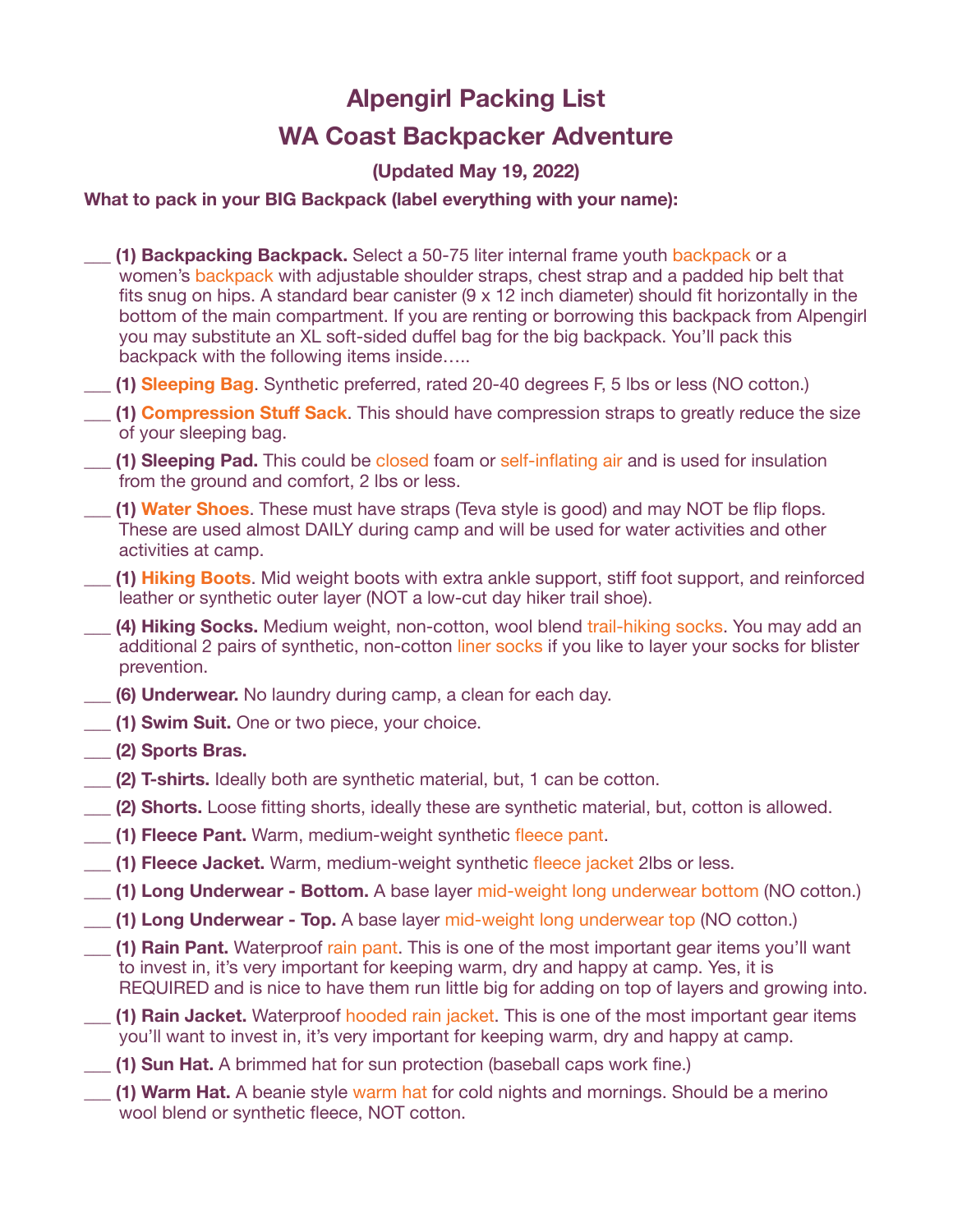- \_\_\_ **(1) Glove Liners.** Light or mid-weight [hand/glove liners](https://www.campmor.com/products/terramar-thermasilk-cs-silk-glove-liners-youth) for cold nights and mornings (NO cotton).
- \_\_\_ **(1) Pack Towel.** Medium sized [pack towel](https://www.rei.com/product/127504/rei-co-op-multi-towel-lite) that is synthetic (NOT cotton) that you'll find at an outdoor store. Sized 12" x 24" size.
- \_\_\_ **(1) [Mosquito Headnet](https://www.campmor.com/products/bens-ultranet-head-net)**. (Optional) This is recommended for the Yellowstone Horseback Adventure and Cascades Sea to Summit Adventure, but can be brought for any trip if desired.
- \_\_\_ **(1) [Trekking Pole \(or pair Trekking Poles\)](https://www.rei.com/product/198712/leki-vario-xs-trekking-poles-pair-kids)**. (Optional) This is recommended for the WA Coast Backpacking Adventure specifically due to slippery rock beaches we navigate en route.
- \_\_\_ **(-) Travel Clothing**. You'll wear this for travel to and from camp as well as before and after backpacking. Include (2) socks, (3) underwear, bra, (2) shirts, pants, light sweater.

## **What to pack in your SMALL Backpack (label everything with your name):**

- \_\_\_ **(1) Small Backpack.** Select a school-sized day-pack backpack with shoulder straps (used daily during travel and during camp) and pack the following items in it…..
- **(1) [Mesh Dunk Bag.](https://www.rei.com/product/118851/rei-co-op-mesh-stuff-sack?sku=1188510002&store=136&cm_mmc=PLA_Google_LIA%7C404_1050560217%7C1188510002%7Cnone%7C49a360d4-1fd0-4419-b502-abef614eb0b8%7Caud-363396065244:pla-296303633664&lsft=cm_mmc:PLA_Google_LIA%7C404_1050560217%7C1188510002%7Cnone%7C49a360d4-1fd0-4419-b502-abef614eb0b8&kclid=49a360d4-1fd0-4419-b502-abef614eb0b8&gclid=CjwKCAjwo9rtBRAdEiwA_WXcFi9X93Chl7QTjQMDsGhMrGQ5Nh_WM8rD_b3UuEMI1oY8RVItHIrt-xoCJpAQAvD_BwE)** Approx. 3-5 L and used to store the following Mess Kit items:

\_\_\_ **(1) [Mug](https://www.rei.com/product/884337/gsi-outdoors-infinity-backpacker-mug)**. A 12 oz. travel mug with lid that is lightweight (no double-walled metal mugs). Used for backpacking meals and hot drinks.

- \_\_\_ **(1) Bowl.** An [unbreakable bowl](https://www.rei.com/product/782971/sea-to-summit-delta-bowl).
- \_\_\_ **(1) Utensil Set.** A [fork](https://www.rei.com/product/895374/gsi-outdoors-fork) + [spoon](https://www.rei.com/product/895373/gsi-outdoors-table-spoon) or a [spork](https://www.rei.com/product/131279/humangear-gobites-uno-spork).
- \_\_\_ **(1) Personal Toiletry Kit.** A kit should have your name on it and include the following travel sized items that are also labeled with your name:

#### \_\_\_ **(1) Toothbrush + Toothpaste.**

- \_\_\_ **(1) Sunscreen**. Minimum SPF 30 (no spray cans).
- \_\_\_ **(1) Chap stick.** SPF 15 (minimum) is required.
- **(2) Hand Sanitizers.** Travel size Purell waterless hand sanitizers (at least 60% alcoholbased).
- **(2) Wipes.** Antibacterial hand wipes.
- \_\_\_ **(-) Tampons and/or pads.** Bring a few just in case.
- \_\_\_ **(1) Deodorant**. No aerosol cans or sprays, stick only.
- \_\_\_ **(1) Comb.** Or a small brush if your prefer.
- \_\_\_ **(1) Shampoo + Conditioner**.
- \_\_\_ **(1) [Bio-degradable Soap](https://www.campmor.com/collections/dr-bronners/products/dr-bronners-castile-liquid-soap)**.
- \_\_\_ **(1) [Insect Repellent](http://www.rei.com/product/784606/bens-100-max-formula-insect-repellent-125-oz)**. Travel size packed in a ziplock bag to avoid leaking (no spray cans). We suggest 100% DEET products for short term use at camp. If you are very concerned about mosquitoes, feel free to pack a breezy long sleeved shirt in addition to bug spray.
- \_\_\_ **(4) Ziplock Bags**. Gallon size is good, used for personal garbage and protecting some of your things in case of rain.
- \_\_\_ **(2) Trash Bags.** Unscented 30-40 gallon trash bags, used for lining backpacks in case of rain.
- \_\_\_ **(1) Bandana.**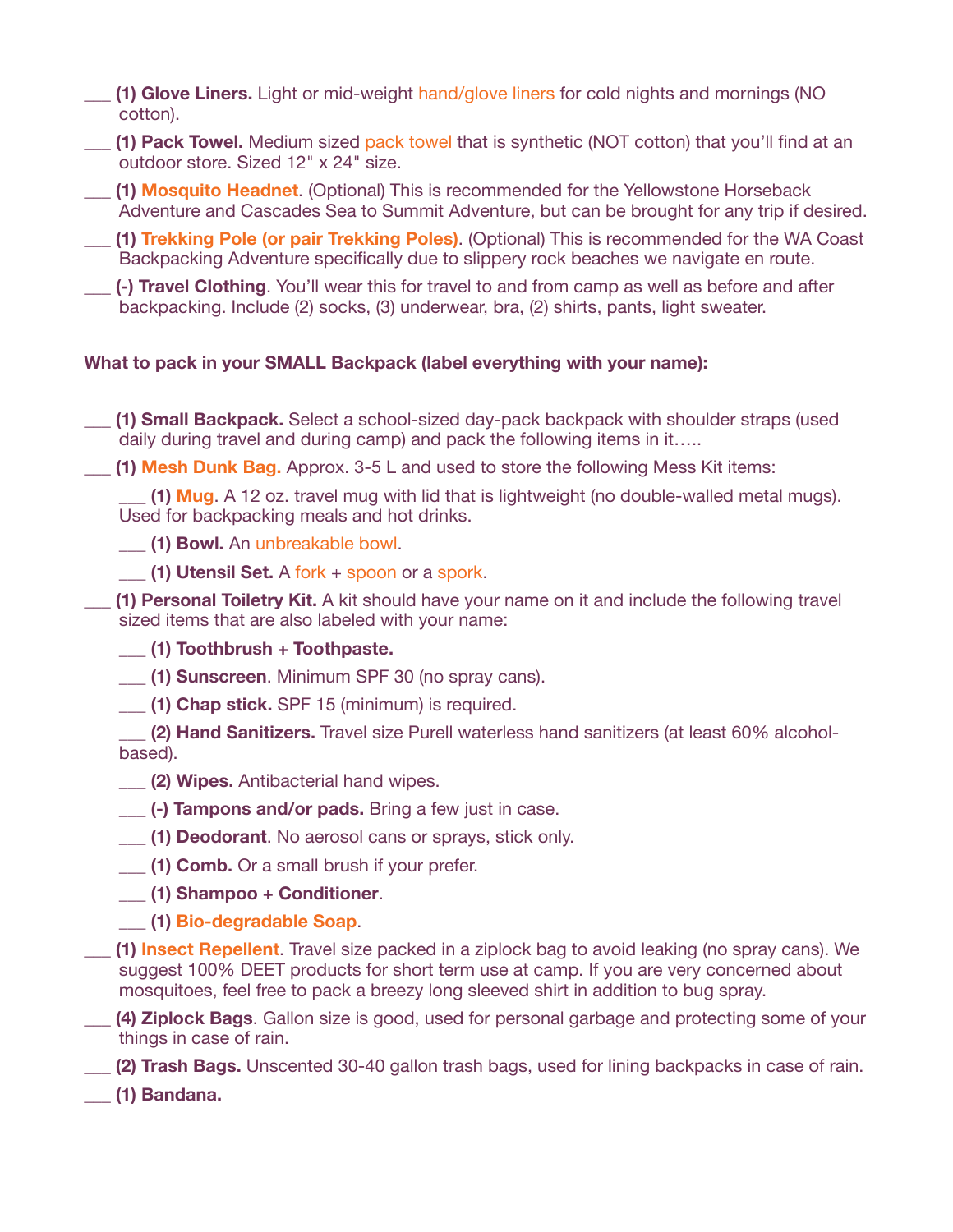**(3) Cloth Masks.** Cloth masks must be 2 or 3 layers of washable fabric that fit comfortable and securely over nose and mouth without gaps (no buffs, neck gaiters, face shields or bandanas). You may bring additional masks of different types as long as they fit you well and are masks that you will wear consistently if needed during camp.

\_\_\_ **(1) [Headlamp.](https://www.rei.com/product/109856/petzl-tikka-headlamp)** Small with an extra set batteries.

**(1) [Whistle Necklace](https://www.campmor.com/c/coghlans-safety-whistle-88089)**. A whistle on a string is worn around your neck during camp as a safety precaution.

\_\_\_ **(1) Sunglasses.** 

\_\_\_ **(1) Nalgene Water Bottle.** A 32 oz. Nalgene wide-mouth loop-top [water bottle](https://www.rei.com/product/141628/nalgene-wide-mouth-water-bottle-32-fl-oz) with screw on lid is used daily at camp. NOTE: Alpengirl provides [Aqua Mira](http://aquamira.com/consumer/aquamira-water-treatment-drops/) (chlorine dioxide based treatment that is iodine and chlorine free), iodine tablets or other approved water purification methods (UV SteriPen, Gravity Filters, etc) when in the backcountry. If you have sensitivity to a particular water treatment method you may call Alpengirl to discuss alternative water purification options.

\_\_\_ **(1) Glasses + Contacts.** Eyeglasses or contacts with solution (If needed).

\_\_\_ **(1) Notebook.** (Optional) A small travel-sized notebook and pencil/pen.

**(1) Book.** (Optional) No hard cover/large/heavy books.

\_\_\_ **(1) Pocket Knife.** (Optional) You may bring a small pocket knife to camp as long as you know how to properly/safely use it before you arrive at camp. If you bring one to camp, you'll need Alpenguide approval and supervision while using it. Improper, unsafe pocket knife use may warrant confiscation of it until end of camp. This should be packed in your checked bag if traveling to camp by airplane.

\_\_\_ **(1) Music List.** (Optional) Write down a music list to share with the group. Your Alpenguides can make a playlist on their devices and we can listen to music when we are traveling in the van during camp together as a group. Sorry, no personal headphones or personal music playing devices are allowed at camp; if you arrive with them, they will be put away and stored for non-use during camp with us.

\_\_\_ **(1) Digital Camera.** (Optional) Bring a camera with protective case, extra batteries/vehicle charger, and memory cards. Cell phones are put away and stored during camp, so, if you want to take pictures at camp, you'll need to bring an inexpensive digital camera.

**\_\_\_ (1) Ziplock #1.** A large ziplock labeled with campers name and includes the following items:

**Airline Tickets.** If flying to/from camp you may also need identification, check your airline rules.

**Baggage & Unaccompanied Minor Fees.** If flying home from camp, include a "paid in full" receipt or cash for these fees. Please include a note for us to understand what each payment or receipt is for; we will hold on to this for your camper until departure. (Read Alpengirl camp [travel information](https://www.alpengirlcamp.com/pre-trip-planning/camp-travel-information) for more details.)

**National Park Form.** You'll need to bring the signed Visitor Use Acknowledgment of Risk Form that was emailed to you in late May; this form is NOT found on the website. This form is collection upon arrival to camp by Alpenguides.

**Spending Money Cash.** Campers should arrive with a little bit of personal spending money cash, \$25-\$50 is recommended. This can be spent on replacing lost, damaged, inadequate or expired personal items or gear such as chap stick, contact solution, etc. Money that campers don't spend on replacement items will be happily spent on their own special treats like ice cream at the end of camp.